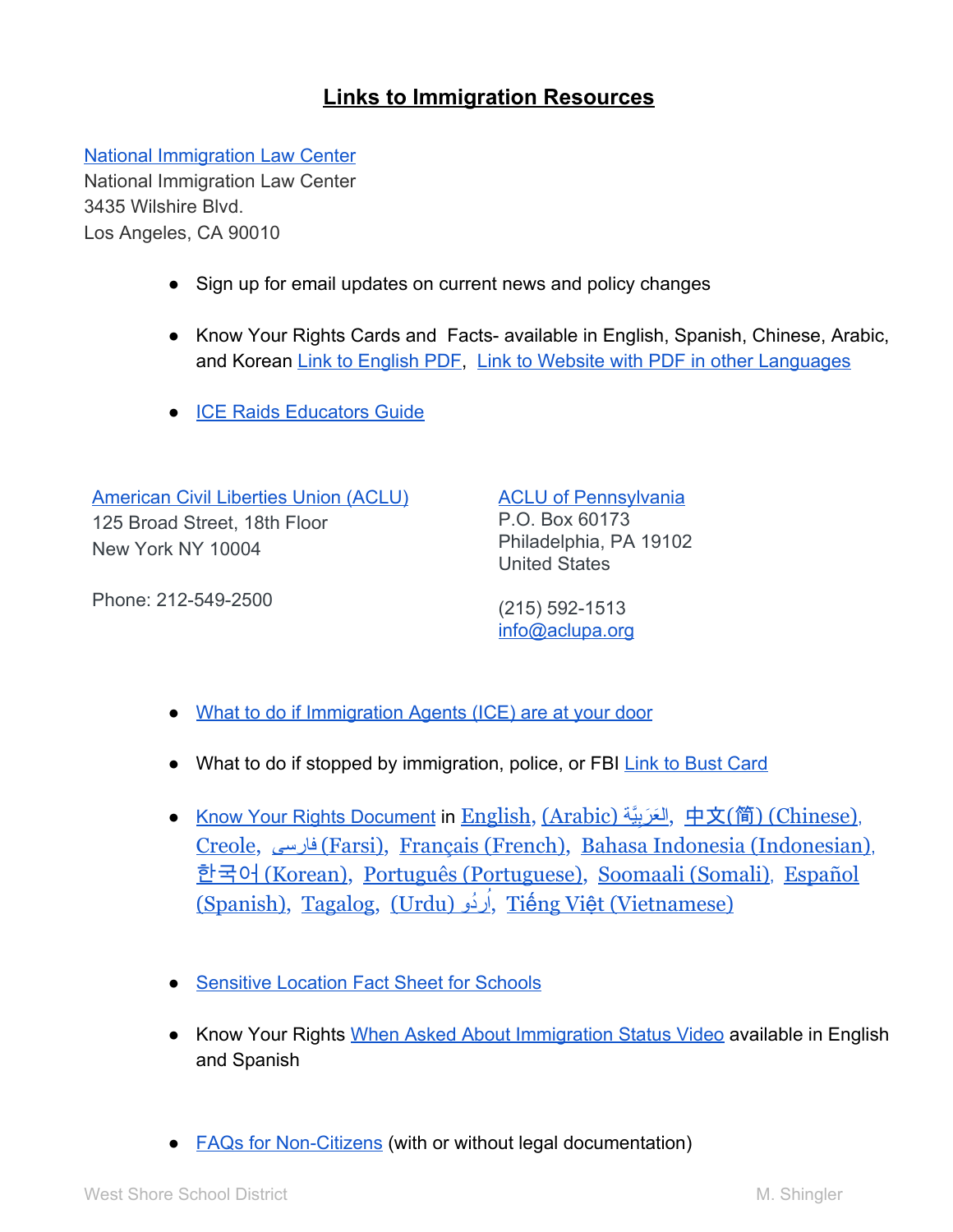National Education Association (NEA)

● [Legal Issues for School Districts Related to the Education of Undocumented](http://www.nea.org/assets/docs/HE/09undocumentedchildren.pdf) [Children](http://www.nea.org/assets/docs/HE/09undocumentedchildren.pdf)

[Pennsylvania Immigration Resource Center](http://www.pirclaw.org/index.php)

112 Pleasant Acres Road, Suite I York, PA 17402

*Phone:* (717)600-8099 *Fax:* (717)600-8044 *E-mail***:** info@pirclaw.org

- Information on programs for [detained immigrants](http://www.pirclaw.org/programs/detained_programs)
- Information on **community programs** for immigrants
- If you [know a detainee FAQs](http://www.pirclaw.org/resources/if_you_know_a_detainee) (English and Spanish)
	- **3) How can I find an individual who has been detained by Immigration and Customs Enforcement (ICE)?***In order to find an individual who has been detained by ICE, you can use the Online Detainee Locator System from the Immigration and Customs Enforcement website. Click [here](https://locator.ice.gov/odls/searchByName.do) for more information. If you have the full name and alien number of the individual, you can also call the Immigration Court Information System at (800) 898-7180. This is an automated system that is accessible 24 hours a day, 7 days a week. Please be aware that this system will only contain information for individuals with upcoming hearings, and may sometimes contain errors.*

## [Catholic Legal Immigration Network, Inc.](https://cliniclegal.org/immigration-policy/changes)

- Know Your Rights: A Guide to Your [Rights When Interacting with Law Enforcement](https://cliniclegal.org/resources/know-your-rights-law-enforcement)
- Know Your Rights: A Guide to [Workplace Rights for Immigrants](https://cliniclegal.org/resources/know-your-rights-workers)
- Know Your Rights: A Resource for **Students, Parents, and Guardians**

[Catholic Charities Immigration and Refugee Services](http://www.cchbg.org/get-help/immigration-refugee-services/) 939 East Park Drive, Suite 102 Harrisburg, PA 17109 717-232-0568

- Immigration and Refugee Services
- Refugee Employment Services
- Refugee Resettlement Services
- Immigration Legal Advising Services